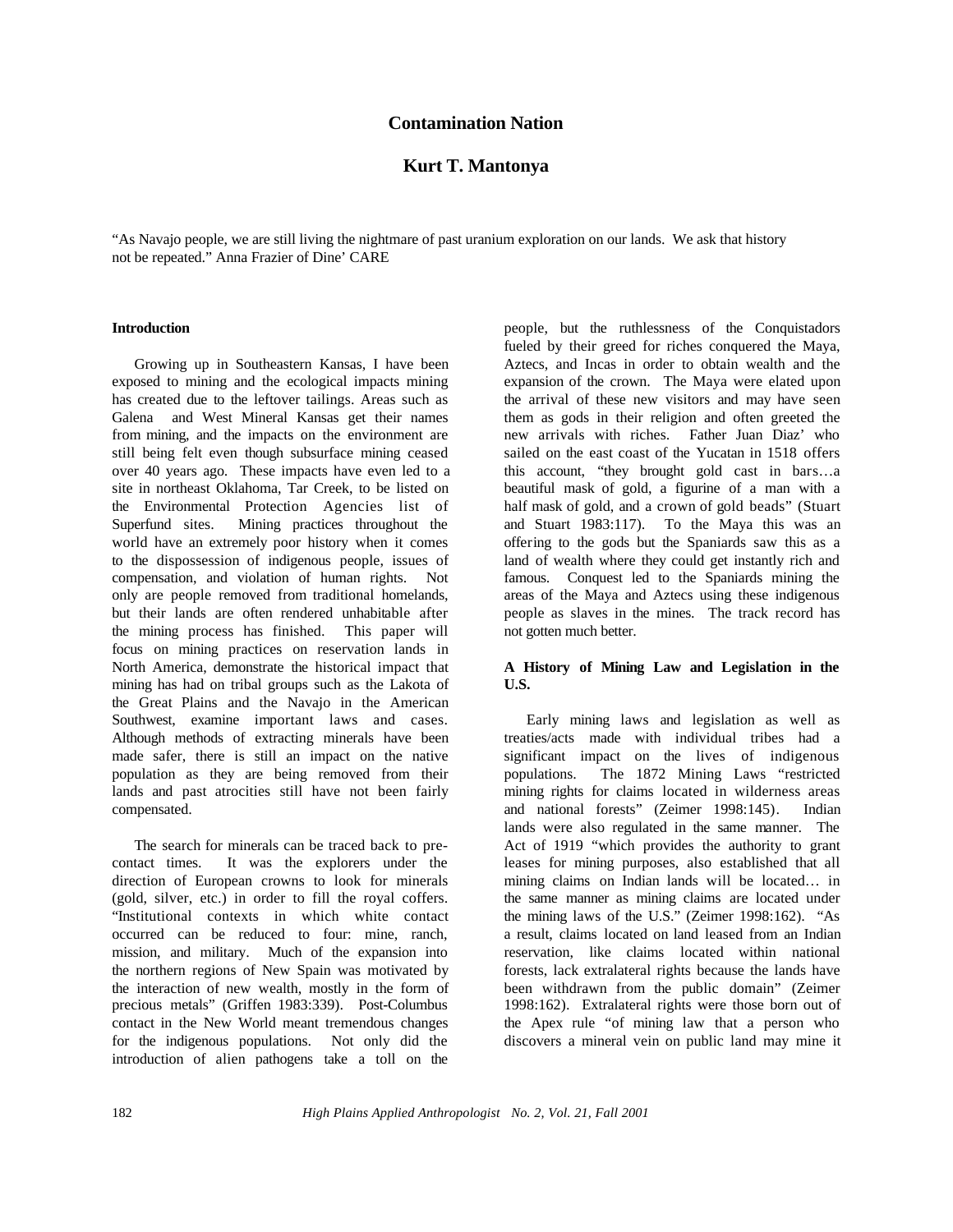whenever it leads from the surface or from the nearest point to the surface" (Lynton 1995:37).

In 1909, Congress passed the first legislation pertaining to Indian lands and mining. "It provides that all land allotted to the Indians may be leased for mining purposes by the allottee for any term of years approved by the Secretary of the Interior" (Anderson 1974:215). This legislation was changed somewhat in 1982 with the Indian Mineral Development Act 25 U.S.C. §§ 2101-2108 that:

specifically authorized individual Indians and tribes to negotiate and enter into nonlease mineral agreements… leases under the act are for a ten year term that can be extended if there is production in which case they continue for as long thereafter as minerals are produced paying quantities (Getches et al. 1998:698-699).

With the discovery of radioactive bearing ores and the processes to convert these into energy or weapons of destruction, laws and legislation were also passed to regulate this new industry and protect national interest. The first of these was the 1946 Atomic Energy Act established to regulate the industry. In 1957 the Price-Anderson Act was passed to "protect the public from nuclear accidents by mandating regulatory standards for private businesses and providing compensation for the public in the event of a nuclear accident" (Kuntz 1997:103). In 1966 the Price-Anderson Act was amended to extend the provisions of the 1957 act another ten years and also provided "for the transfer of all claims arising out of an extraordinary nuclear occurrence to a federal district court" (Kuntz 1997:104). The act was once again extended in 1975 and 1988 with a few provisions amended. With regard to Indian Country the question in Price-Anderson arises "1) whether the Price-Anderson Act provides an express prohibition to tribal court jurisdiction; and 2) whether tribal courts have concurrent jurisdiction over Price-Anderson claims" (Kuntz 1997:107). These questions were posed because of the significant numbers of Native Americans working in and around mines. Price-Anderson has recently been challenged in the U.S. Court of Appeals, Tenth Circuit case of Kerr-McGee v. Farley (Kerr McGee v. Farley 1997):

This case involves the scope of the tribal exhaustion rule in Price-Anderson…. Appellants filed a claim in the District Court of New Mexico for declaratory

judgement and preliminary injunction, arguing that the Navajo Tribal Court is without jurisdiction to adjudicate nuclear tort claims against Kerr McGee.

Because of the tribal exhaustion rule emanating from National Farmers Union Ins. Co. v. Crow Tribe, 471 U.S. 845, 853 (1985) and the result of Oliphant v. Squamish Indian Tribe 435 U.S. 191, 98 S.Ct. 1011, 55, where the court found that the Squamish did not have jurisdiction to try non-Indian offenders for crimes committed on the reservation gave Kerr-McGee the ability to appeal.

The early 1980s were a time of change for development policies. The Reagan administration in 1983 enacted policies with regard to governmental status of Indian tribes. These policies were reflected in provisions and amendments to the Surface Mining and Reclamation Act of 1977, Clean Water Act, the Superfund Act, the Safe Drinking Water Act, the Clean Air Act, and the Federal Insecticide, Fungicide, and Rodenticide Act. "In 1982, Congress enacted the Indian Mineral Development Act, providing tribes greater flexibility in entering into agreements for mineral development rather than relying on the Department of the Interior to handle these matters for them" (Getches et al. 1998:231). The provisions in the act are (US Geological Survey Bureau of Mines 2000):

- Any tribe, subject to the approval of the Secretary and any limitations or provisions contained in its constitution or charter, may enter into a minerals agreement with respect to mineral resources that such Indian tribe owns.
- Tribes may enter into any joint venture, operating, production sharing, service, managerial, lease or other agreement…in which such tribe owns a beneficial or restricted interest, or providing for the sale or disposition of the production or products of such mineral resources.
- Any individual Indian owning a restricted or trust mineral interest adjacent to or effected by a tribal mineral agreement may include such resources in that agreement subject to the concurrence of the parties and a finding by the Secretary of the Interior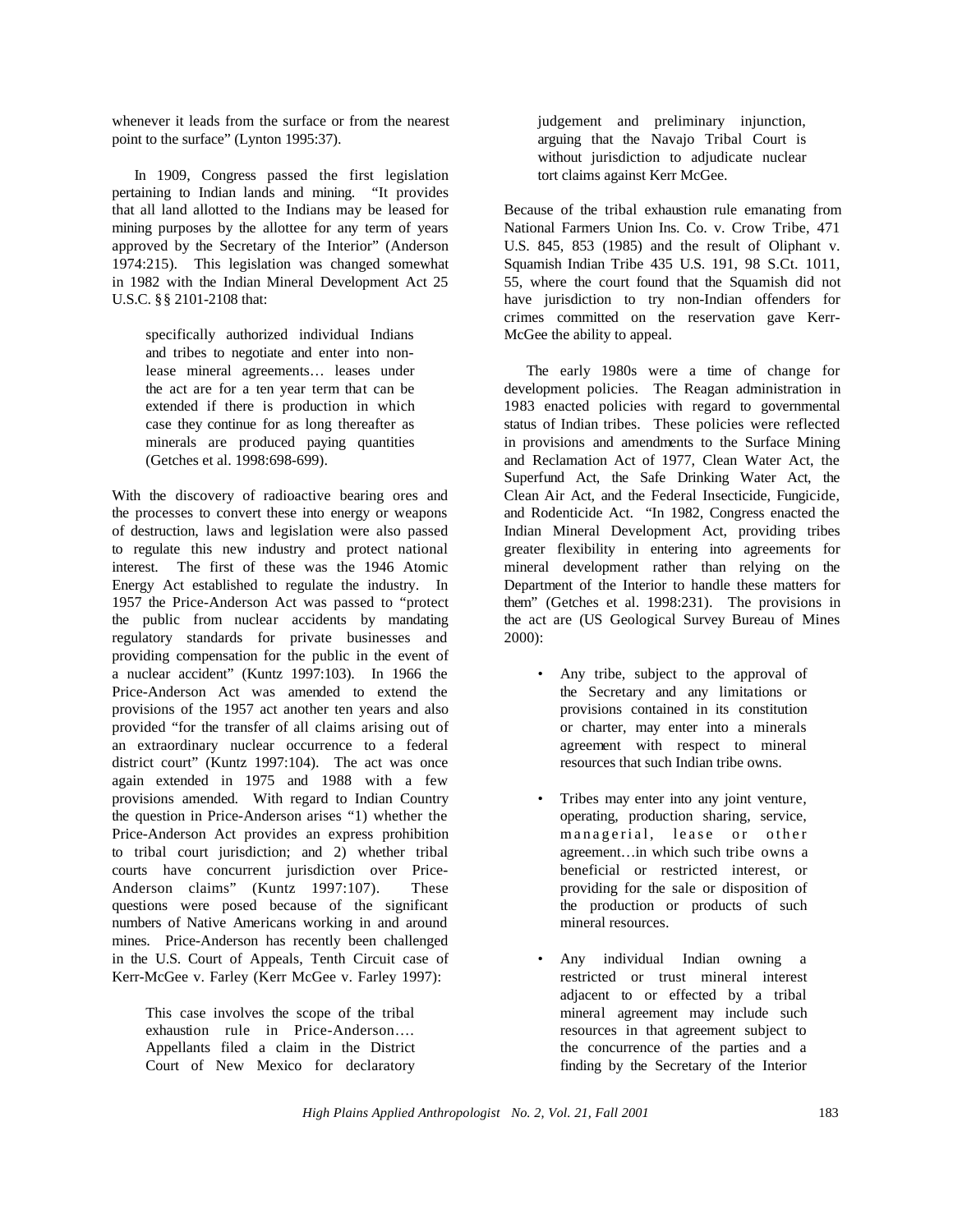that such participation is in the best interest of the Individual mineral owner.

• …the United States shall not be liable for losses sustained by a tribe or individual Indian under such agreement.

For the Navajo, compensation for years of neglect, violation of human rights, suffering, and death would prove to be a long road. It was not until 1990 that Congress passed the Radiation Exposure Compensation Act (RECA). It took forty years for this act to happen; as a result many of the miners who worked in 1940s help was too late. Under the act, "miners or their beneficiaries are entitled to \$100,000.00 in compensation if they: 1) worked in the uranium mines of New Mexico, Arizona, Colorado, or Utah, between 1947 and 1971; 2) were exposed to two hundred or more WLM of radiation; and 3) contracted lung cancer or another serious disease" (Speildoch 1999:311). Between April 1992 and March 1993, the Department of Justice (the unit handling claims) processed 2,634 claims. Of these, 585 were approved, 260 were denied, and 1,787 were pending. The landmark cases of Begay v. United States (1984) and Barnson v. United States (1985) would help the Navajo in their fight for compensation. The Begay case resulted from the findings brought forth by New Mexico senator Pete Domenici who introduced statistics "that over 4,000 of the more than 5,200 miners had died of lung cancer" (Ball 1993:65) and the miners alleging that "the government had an ongoing duty, consistent with the Atomic Energy Act, to inform miners of the health hazards" (Ball 1993:66). The test case of Allen v. United States that found the United States was negligent in the death of ten of the twenty-four appellants in the case. Judge Jenkins concluded "that the AEC was not immunized and that the government had a legal duty as seen in the Atomic Energy Act of 1946, amended in 1954, to protect the health and safety of all persons coming into contact with the governmental actions" (Ball 1993:72).

The United States west of the Mississippi River is especially rich in natural resources. Coal in Wyoming and New Mexico, copper in Arizona, turquoise in many parts of the west, oil and gas are ubiquitous throughout the western states, and finally gold in the Black Hills and California are just a few examples of the riches in the U.S. "In the 4 percent Indian land base remaining, estimates for all domestic uranium range from 40-65 percent, while one-third of

the western coal reserves lie in these Indian lands" (Irvin 1983:90). "The Navajo and Laguna Pueblo tribes supplied close to 50 percent of the total amount of uranium oxide mined in the entire U.S. during the late 1970s. Uranium exploration and production leases currently cover more than 600,000 acres of the Navajo reservation" (Getches et al. 1998:698). The purchase of the Louisiana Territory afforded the opportunity for western expansion for a growing nation. Manifest Destiny and eminent domain moved (much like terrus nullius in Australia and European Social Darwinism) native people from their traditional homelands and forced their relocation to reservations. This was fostered by Anglo-Americans desire for western expansion and the prospects for cheap land as found in the Homestead Act and later in the Dawes General Allotment Act. It is of great interest and irony that many tribes were placed in reservations thought of at the time as being inhospitable and inhabitable places but because of their resources, proved to be another painful chapter in American Indian history.

The Black Hills of North Dakota are a prime example. "The Fort Laramie Treaty of 1868 guaranteed the Lakota undisturbed and sovereign use of land. This agreement was nullified by the U.S. government after the discovery of vast gold deposits in the Black Hills" (Irvin 1983:89). The Fort Laramie Treaty had an immense impact on the Lakota as the treaty made a nomadic people confined to an area of 43,000 square miles. With the discovery of gold and the removal of the Lakota from the Black Hills the Lakota lands were further reduced to 5,000 square miles due to the Sioux Act of 1889. "Now, in the 1890s the push for a final reduction began: The government wanted each individual Oglala family to live on privately owned, 160-acre plots. This had been the essence of the Dawes Act" (Starita 1995:158). The Cold War brought about yet another cycle of mining problems to the Black Hills as the area was also rich in uranium. The following paragraphs outline some of the problems the Lakota nation has faced from uranium exploration.

"In 1962, 200 tons of radioactive mill tailings from the Edgement mill site washed into the Cheyenne River, an indirect source of Pine Ridge water" (Irvin 1983:91). This prompted the Women of All Red Nations (WARN) to research the effects and found that "gross alpha radioactivity levels in Red Shirt subsurface water tested at 15 picoCuries per liter ( $pCi/L$ ). The federal safety standard is 5  $pCi/L$ " (Irvin 1983:91). Much like what is currently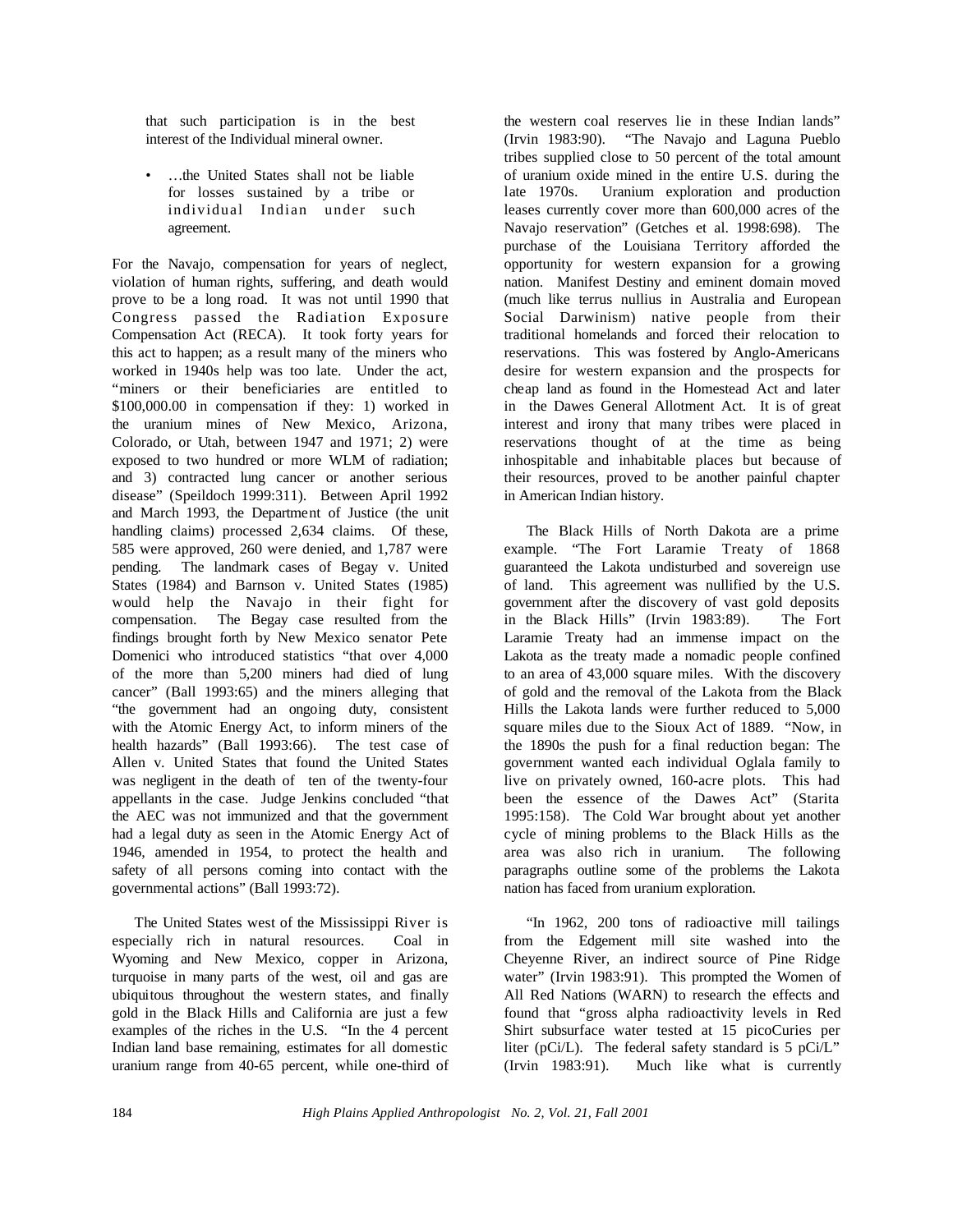happening in Hastings, Nebraska, problems associated with this level of contamination from agricultural by-products include abortions, miscarriages, complications during pregnancy, cancer, and respiratory problems to name a few.

Companies after extracting resources were negligent in any kind of reclamation of environmental impacts. The Cheyenne River instance, where the tailings lie near the banks of the river, are also radioactive to a certain degree. These tailings are now subject to various forms of erosion and easily leach into surface and subsurface water tables, and not only people but area wildlife are affected as well. To curb the detrimental effects of uranium mining, but more specifically strip mining of coal, the Surface Mining Control and Reclamation Act of 1977 was passed. "This act provided for the reclamation of all mined land but also provided that tribes shall be considered as states under the abandoned mine reclamation program," but this treatment is "only available to tribes with eligible lands and lands from which coal is produced"(Williams 1992:272).

The Navajo have faced similar circumstances with regard to mineral rights and mining on their homelands. After their forced march and isolation to Ft. Sumner, the U.S. government after four years had finally broken down the fabric of Navajo society and allowed them to return to their tribal homelands after signing the peace treaty of 1868. The reservation in the 1920s was further broken down into six distinct units, each with an Anglo American superintendent who made executive decisions on various matters with the guidance of elders. Instances such as prospectors in search of minerals on Navajo lands had to petition to the superintendent who then took the case to the local elders because the "Metalliferous Minerals Act recognized Indian ownership of subsurface resources found on treaty reservation land" (Shepardson 1983:624). Because of the 1868 peace treaty, the Navajo had the right to the mineral resources on their lands but this was soon to come to an end because of eight extensions or amendments made on the peace treaty by the U.S. government. While tribal government was still in the formal stages of being established, the U.S. government made decisions that affected the Navajo. "Mineral rights on executive order reservations was another issue. Secretary of the Interior Albert B. Fall believed that these did not belong to the Indians. He testified in 1922 that such reservations are merely public lands temporarily withdrawn by executive order" (Shepardson 1983:625). The tribal council of course

disagreed as the royalties that would come into the tribal government would be grossly limited. This led to the creation of the Cameron Bill signed in 1927 and became the Indian Oil Act that is still in force to this day concerning oil revenue in Utah:

The Cameron Bill recognized the right of the Indians to 100 percent of the royalties on executive order reservations. A tax of 37.5 percent would go to the state in which the oil was found with the proviso that the tax money be spent in consultation with the Indians on projects for their benefit (Shepardson 1983:626).

The search for minerals on the Navajo Reservation trace its roots to the 1890s but the explosion in the search happened in the 1940s due to World War II and the discovery of the process of fission (splitting atoms and creating energy, based on Einstein's famous discovery  $E=Mc^2$ ). The Germans were feared to be starting this type of research and "when Germany overran Czechoslovakia on 1939, it captured the richest source of uranium in Europe at Joachimsthal in Czechoslovakia. This little-known fact was generally overlooked by most of the world, which viewed with horror the political, not the scientific, implications of what was happening" (Eichstaedt 1994:30). Scientists lobbying to President Roosevelt one day before the bombing of Pearl Harbor finally resulted in the implementation of the same research on nuclear weapons that the Germans were feared to have been conducting. Roosevelt ordered this research in January 1942 and the Manhattan Project started. Even earlier though, uranium played a significant role in exploration on the Navajo Reservation. This was spurred by the search for carnotite, a yellow mineral that contains both vanadium and radium. Vanadium is used to harden steel and radium was being studied for its cancer killing properties. Processing plants were established on the Colorado Plateau and an example of the economic factors is stated here: "By the end of 1913, the company [Standard Chemical Company] had produced just two grams of radium, but by 1914 it was ready to produce a gram a month to meet an order from Germany for fourteen grams. At a price of about \$150,000 per gram, the possibility for profits looked good" (Eichstaedt 1994:12). "In order to fill the huge demands for uranium to fuel the nuclear weapons program of the 1940s through the 1970s, many Indian tribes were encouraged to mine the rich uranium which lay beneath the surface of their land. The Navajo Nation saw mining uranium ore as an act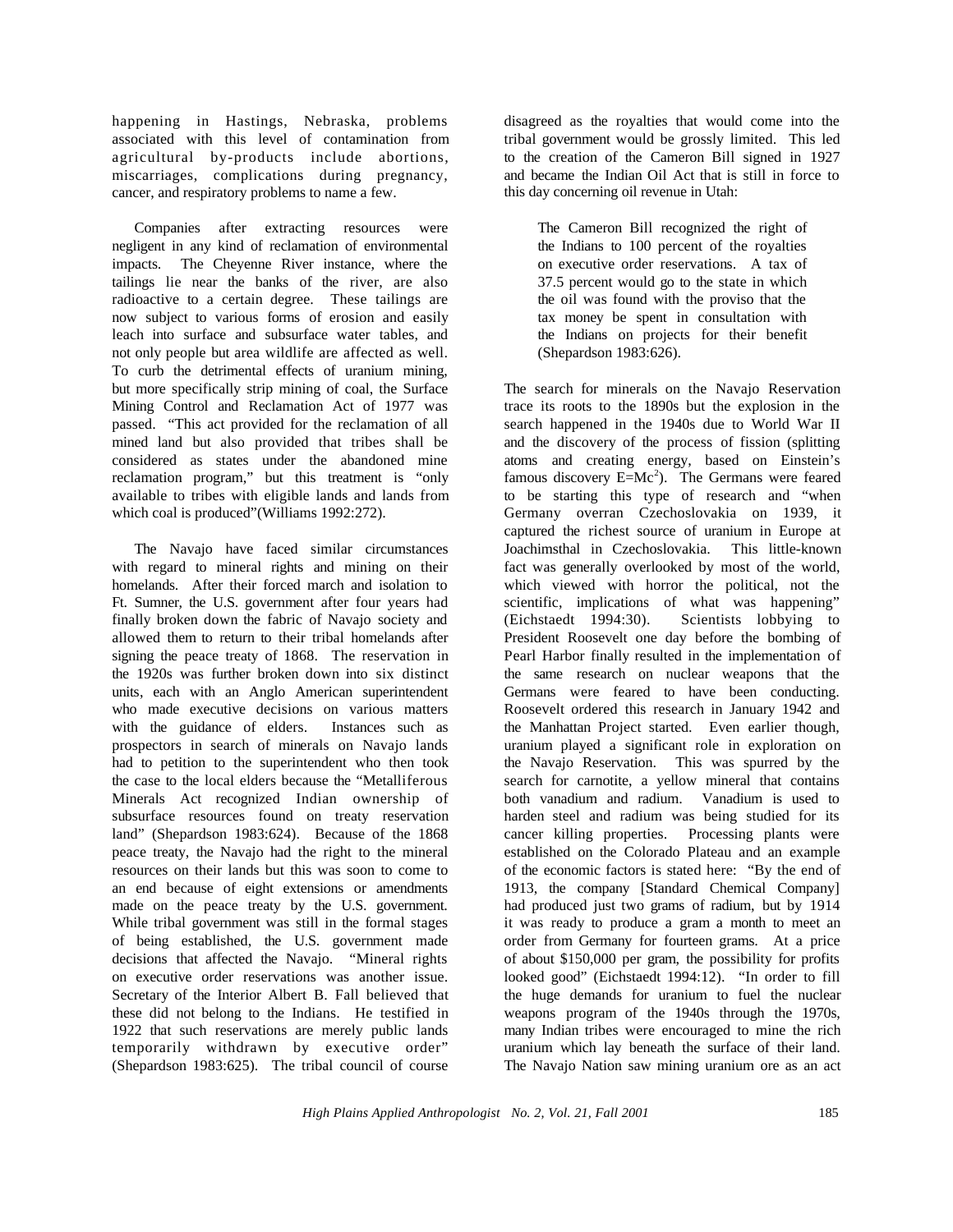of patriotism and as a means for economic development and jobs" (House Report 1994:2). These statements of patriotism were not made lightly<br>by the Navajo. The Navajo and other Native The Navajo and other Native Americans were very active in World War II including 629 Codetalkers who helped win the Pacific Theatre. The Navajo Tribal council passed resolutions attesting to their commitment to the war effort. One such resolution passed on April 9, 1941 in a vote of 58 for and 0 against stating, "whereas the Navajo tribe wants its mineral resources developed in a proper way to provide income to the tribe. Futhermore, many of these minerals are needed at the present time for National defense purposes" (Navajo Tribal Council 1941:335). On October 14, 1949 yet another resolution passed with a vote of 46 for and 0 against that decreed "whereas the U.S. government as well as many nations throughout the world are vigorously seeking sources of uranium-bearing ores for the development of atomic energy whether for weapons of war for peaceful and beneficial purposes" (Navajo Tribal Council 1941:336). With the exploration of lands around the Colorado Plateau and the coming of World War II, followed by the Cold War, companies soon turned their attention to uranium exploration on the Navajo Reservation.

## **Dispossession of Native Peoples**

This section will highlight some cases of removal of Native people as late as 1999. Besides the health hazards from mining, specifically that of uranium ore, indigenous people face dispossession of their lands by mining companies and governments. In Los Angeles, California, to receive the Martin Luther King " Spirit of the Dream Award" a group of Navajo from the Sovereign Dine' Nation voiced their protest of coal mining on Black Mesa and "Southern California's demand for electricity that has resulted in the removal of Dine' from their homelands" (Norrell 1:1999). This protest of grassroots activists although not sanctioned by the Navajo Tribe was in protest of Edison Electric who uses coal extracted by the Peabody Coal Company at Black Mesa. This protest goes back many years to the Hopi-Navajo land dispute and the so called "Joint-use area" that congress in 1974 signed in a relocation act "four years after Peabody began mining the softbituminous, low-sulfur coal" (Smithson 1996). Not only is the land being stripped but surface and subsurface water is being contaminated. "Resisters who refused to sign 75-year accommodation agreements which would have allowed families to stay on their homesites for the limited 75 years, are

receiving federal 90-day notices concerning intent to vacate" (Norrell 1:1999). This kind of relocation creates social and economic disruption not only in the social structure of the family but the community as well. "Relocation of people as is happening at Big Mountain, Hopi (Peabody Coal) and elsewhere forces transformations of familial integrity and community organization" (Aberle 1983:650) as well as "necessitate the forced relocation of Navajos and the disruption of cooperative kin networks" (Aberle 1983:650).

One of the richest vanadium-uranium deposits happens to be in one of the most beautiful and sacred landscapes on the Navajo reservation, Monument Valley. In the late 1920s during the build up of vanadium for post and pre–war weaponry and the work of scientists on the medical factors of uranium and radium, Monument Valley became a place of great national interest. Gouldings Trading Post was established in 1924 by Harry and Mike Goulding who "operated the store for more than forty years, catering to film crews who used Monument Valley as a setting for many famous westerns, and to the miners and prospectors" (Eichstaedt 1994:26). In Peter Eichstaedts' book *If you Poison Us*, Eichstaedt had the opportunity to interview many Navajo's who worked during the mining era and discusses how many of the people were dispossessed by the Gouldings as well as the mining companies. Luke Yazzie was one of these individuals who discovered some of the mineral near his land. "He heard that white men were looking for a certain kind of rock, and he was curious about it. When it was described to him, Luke told them where a lot of it could be found. He brought a sample to Harry Goulding, who turned it over for testing to Denny Viles, the production manager and Vice President of VCA, who was in the area" (Eichstaedt 1994:26-27). The results were astonishing and this area soon became the richest source of uranium-vanadium in the Four Corners area. So rich in fact, a separate mine, Monument Number Two was established. As the word spread about employment opportunities at Monument Valley, many Navajos moved into the area in order to take advantage of these opportunities. Yazzie and other Navajos were also promised royalties for the minerals extracted, but they never came. Paraphrased below is an interview with Yazzie that discusses how the Navajo were exploited (Eichstaedt 1994:28):

The workers were told they would get a portion of the profits. While we were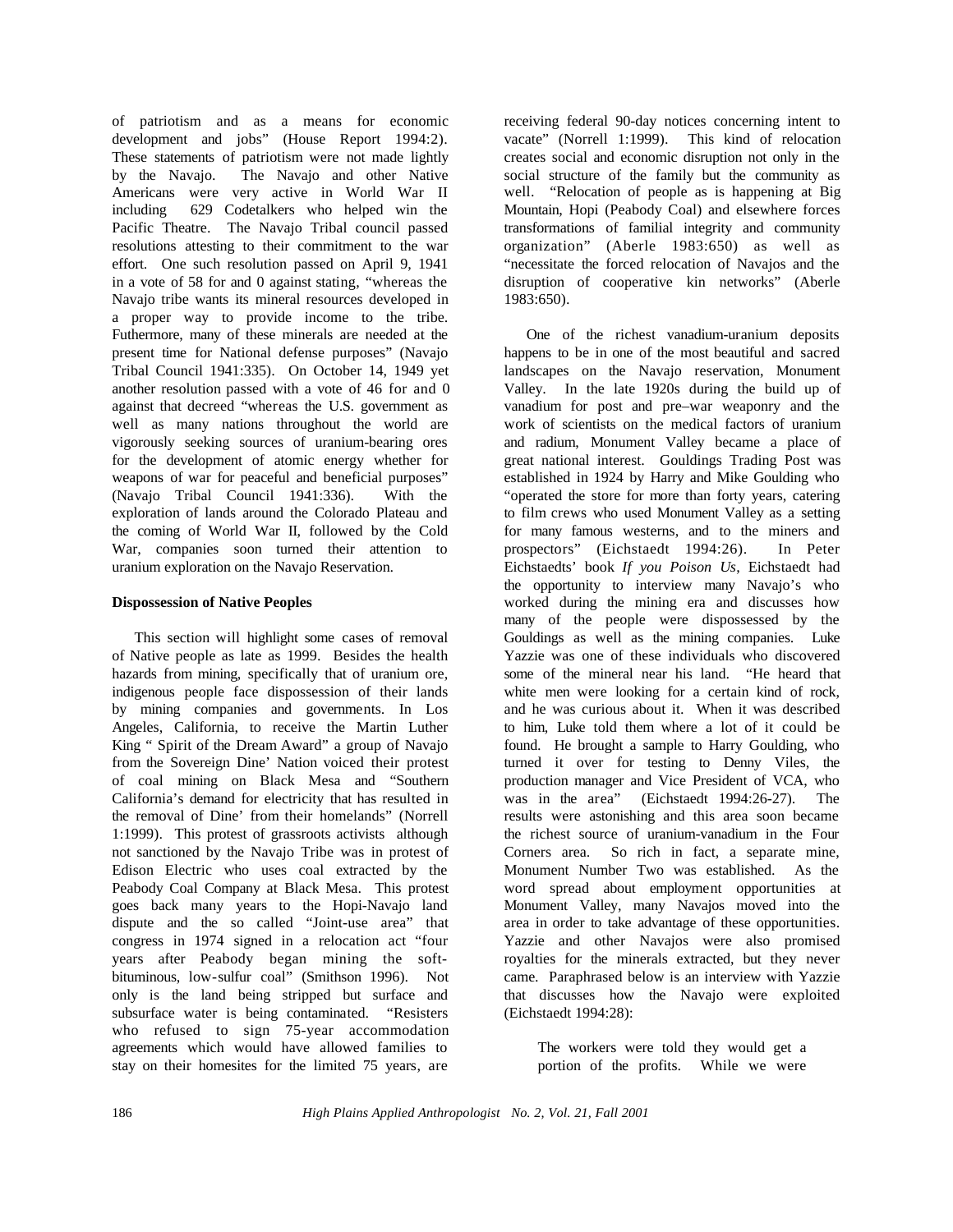working, Mr. Goulding got rich and moved to Phoenix. I (Yazzie) periodically returned to Goulding's trading post and asked when I would be getting my royalties when I went to Goulding's I was told 'your money is coming.' I never knew what was going on. Goulding used to feed me and stuff and act like he liked me. My father told me to never take the rocks to the White man. If you do, you'll get nothing out of it. I took it to Goulding, and I got a cigar for it.

Vanadium Corporation of America (VCA) never did pay the full royalty amount to the Navajos of Monument Valley and the company downgraded the properties of the ore. The richer the ore, the more in royalty the company would have to pay and it was even discovered that VCA was keeping two sets of books.

Another southwestern case is that of the Papago in extreme southern Arizona called the "copper belt" which yields approximately two-thirds of the copper in the United States. "The bulk of the area was part of the Papago Reservation until copper was discovered during the 1920s. The ore bearing portion (of the reservation) was subsequently removed from the Papago domain by unilateral decree of the U.S. Congress" (Churchill and LaDuke 1992:242). Evidence could not be located to support that the Papago were fairly compensated for the loss of a significant portion of their land or if they are receiving any royalties from the mining today. This will be an issue for continuing research.

## **Health Concerns of Mining and Economic Impact**

This section will explore some of the health issues on the Navajo Reservation today as well as the difficulty Navajo miners who worked more than forty years ago are having today. As previously mentioned in the Lakota case, uranium mining has detrimental impacts on the health of the local populous, livestock, wildlife, and the miners themselves, specifically prior to federal regulations and safety standards. It is important to discuss the economic impacts mining has had on the people. Reservations typically offer little to no economic support in the form of jobs, so any type of economic activity is generally welcomed. "Since 1954 or before, the tribal budget (Navajo) has depended on energy revenues. Between 1954 and 1971 those revenues comprised from 50-94 percent of total tribal income, varying over the years but

dropping with time" (Aberle 1983:650). According to Navajo Nation President, Milton Bluehouse, in his address to the Nation on December 12, 1998, "new lease agreements with the Peabody Coal Company will bring in an additional \$35 million over the next ten years, in addition to the \$3 million bonus" (FDT Staff 1998:1). This is big money for the nation according to statistics gathered from "Navajo Nation Fax," approximately 1,637 (80.5 percent) Navajo coal miners were employed in 1984, 1,596 (80.6 percent) employed in 1985, 1,867 (77 percent) in 1986, and 1,817 (77.5 percent) in 1987. Many of these miners make very good wages, up in the \$50,000/year range. Of the workers in the coal mining industry in 1987, 95 Navajo were in management, 22 professional, 53 technicians, 71 clerical, 933 skilled, 498 semi-skilled, 13 service, and 132 unskilled. Compared with the Anglo coal miners of which there were 528 total employed, 199 were engaged in management or roughly 75 percent, and 80 or 79 percent were employed as professionals. These statistics show a severe imbalance in ratios of the professional sector and again demonstrates the subjugation of the Navajo. The mining companies come into an area, bring their own professional workers to manage the mining, and hire unskilled Navajo workers for the lower positions. The total number of Navajo working in industry (power plant, coal mining, transport, manufacturing, agriculture, and petroleum) in 1987 was 4,340, compared with a total population in 1988 of 161,941; the difference is startling. In 1979, 51,904 people or 50 percent of the population was below the poverty line. These figures do not take into account other sectors of employment such as service, crafts, private agriculture, or herding to name a few forms of subsistence. The purpose here was to demonstrate that reservations are in dire need to gain economic development and to get their people off of welfare, but these developments do have costs.

Although tribal lands do need economic support, the system was badly abused in the early years of uranium mining and even into the present time. Mining companies did not provide adequate ventilation nor safety regulations for the workers to follow. When the mines were abandoned, they were simply left. In testimony to the House of Representatives in 1990, Faith Roessel (1993:7) had this to say:

From the 1920s to the early 1970s uranium ore was mined on the Navajo reservation for the U.S. Atomic Energy Program. The primary purchaser and beneficiary of this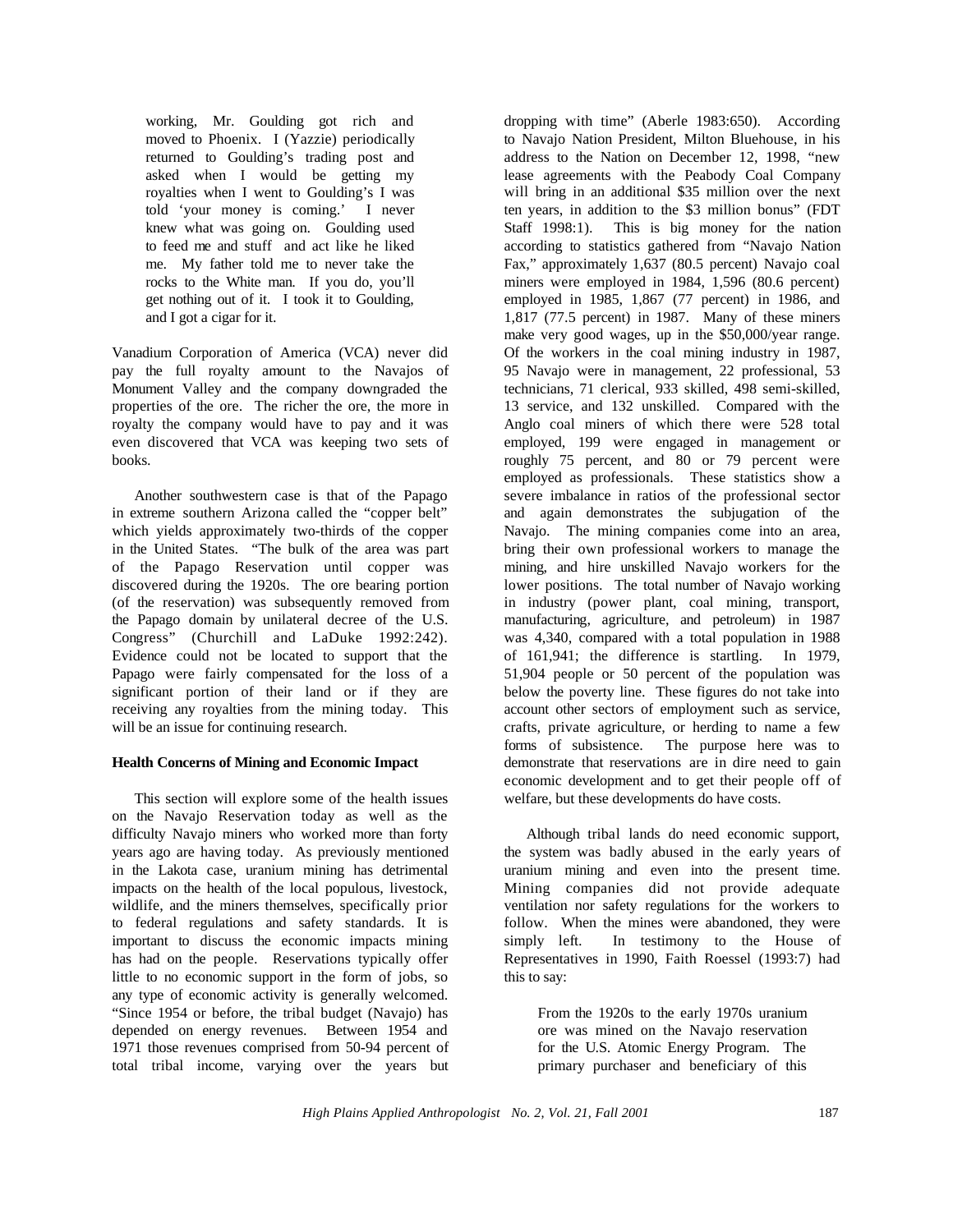mining activity was the United States Government, and the development of uranium resources were entrusted to the Atomic Energy Commission. As a result of the mining, the Navajo Nation has been left with at least 1,104 known abandoned uranium mines and tons of hazardous radioactive uranium mine wastes scattered across our lands.

Kerr McGee (operated from 1954 until 1963) is one company that treated the Navajo unfairly in their quest to obtain mineral resources. Kerr McGee established a uranium mine near Red Rock, Arizona or as Laverne Husen described it "they weren't really mines, just holes and tunnels dug outside into the cliffs" (Barry 1979:20).

Those engaged in mining activities were often the workers with no formal protection from radioactive elements and no ventilation system to allow radioactive gases to be removed from the mines. Workers were at risk from the radioactive elements and the different particles (alpha, beta, gamma) that they emit.

Alpha particles are potent but can be stopped easily by such things as a sheet of paper or even human skin. However this does not mean these little particles are harmless. Once alpha particles are taken into the human body, they lodge in tissues, bones, or organs, and steadily radiate and pelt surrounding cells. Beta particles are very similar, but thicker, denser materials are needed to stop them, and they can burn skin. Once inhaled, they can wreak havoc on the body. Gamma rays are highly penetrating rays that require about an inch of lead or a foot of concrete to be stopped (Eichstaedt 1994:48-49).

Uranium goes though a complicated 1,600 year cycle until it becomes a stable form of lead. During this process of breaking down, it forms a variety of radioactive elements known as radon daughters, the ones that cause lung cancer because they are in a gaseous form. An example of the radium breakdown can be illustrated from the following, "radium breaks down after 1,600 years into radon gas, which in turn converts or breaks down with a half life of 3.8 days into a solid particle of polonium, which breaks down in just 3 minutes to lead-214, which is radioactive and breaks down in 26.8 minutes to bismuth-214, and

so on" (Eichstaedt 1994:49). The gases were released by the miners working with a pick or more common, the blasting done to move tons of rock. The miners were forced to go into the mines right after a blast where they inhaled the dust and radioactive gases as well. One informant in Eichstaedt (1994:50) offers this account:

The working conditions were terrible. Inspectors looked at the vents. When they weren't inspected they were left alone. Sometimes the machines didn't work…. They told the miners to go in and get the ore shortly after the explosions when the smoke was thick and the timbers were not in place. There was always the danger of the ceiling coming down on them.

Dan Benally, another informant speaking through an interpreter, tells his story.

He was never warned how it would affect him in the future. They used to eat underground and drink the water dripping from the walls…. When they did the blasting, they inhaled the smoke and dust. He fainted twice, and they had to drag him out…. He worked with thirty-eight people in Cove, and all of them died. He was never told or warned. He was not told to wash his hands and was told to stay underground. He worked shifts from 7 A.M. to 8 P.M. with one hour off for lunch, and earned \$1.15 per hour (Eichstaedt 1994:50).

Perhaps the greatest nuclear tragedy outside the detonation of H-bombs on American soil also occurred within the lands of the Dine'. On July 16, 1979 near the small community of Church Rock, New Mexico, and exactly 34 years to the day of the first detonation of a nuclear device at the Trinity Site in southern New Mexico, and 14 weeks after the Three Mile Island incident, the unspeakable occurred. A holding dam broke releasing millions of gallons of radioactive wastes and millings into the landscape and the Rio Puerco river. United Nuclear Corporation was in the process of mining uranium near Church Rock. "Usable uranium is extracted from the sandstone in which it is found by grinding it fine and leaching it with sulfuric acid. The acid carries off the desired isotope. But the leftover sands still contain 85 percent of the ore's original radioactivity" (Wasserman et al. 1982:179). These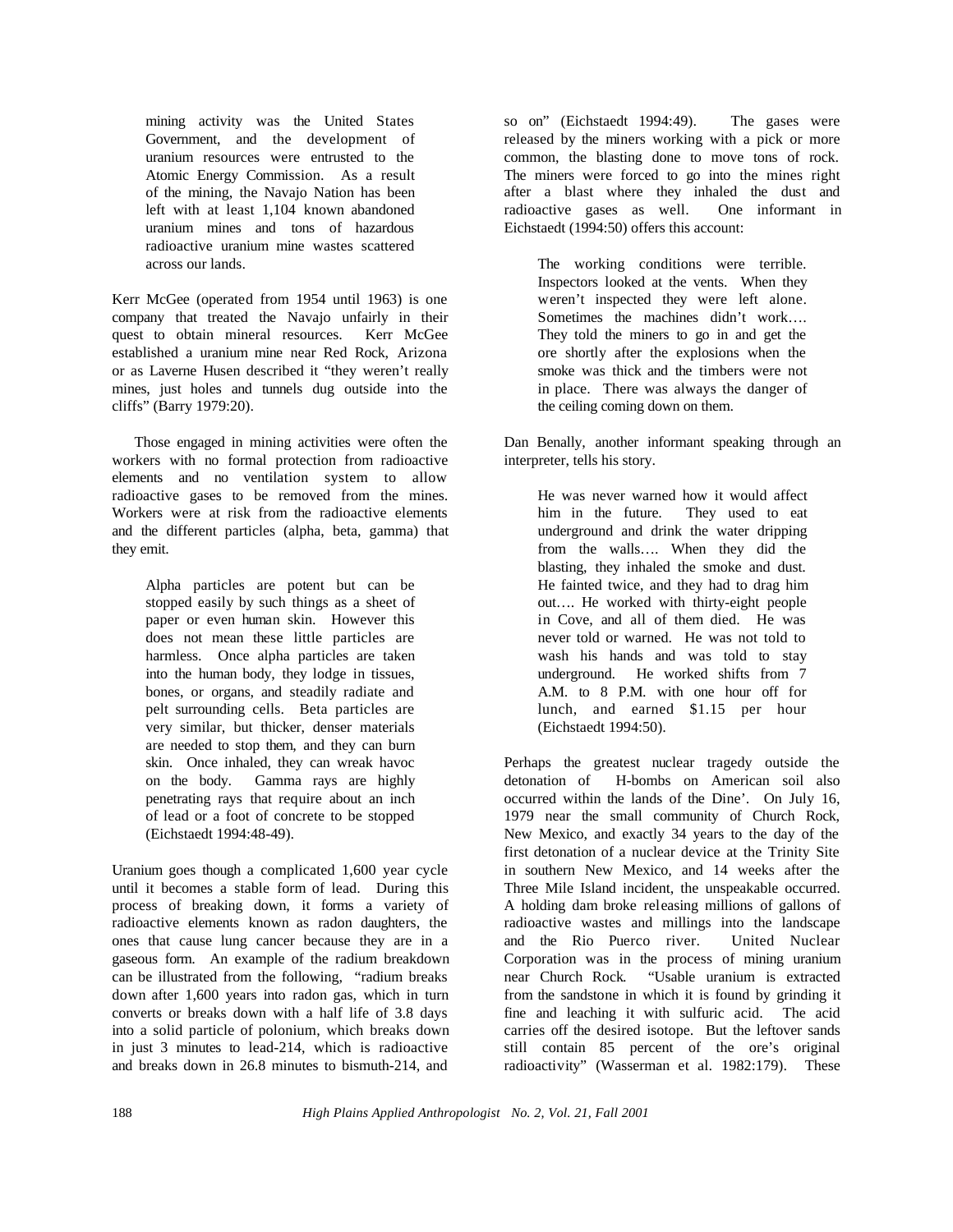leftover radioactive sands, which also contain elements such as thorium 230, radium 222, and lead 210 to name a few were to be kept away from miners and the population in general. At the time, there was no official recommended method of storage or disposal. The method was to pool the contaminated sand in water so that some of the radioactivity could be evaporated off then the dried sand would be stored underground. On that faithful day, a twenty-foot section of the dam burst releasing 1,100 tons of radioactive millings and 90 million gallons of liquid. The flood itself did not take a single life but the leftover residues would make its impact. Residues got into the water table, streams, and the landscape in general. Radioactive residues and heavy metals included cadmium and zinc. "1,700 Dine were immediately affected, their single water source contaminated. More than 1,000 sheep and other livestock, which ingested Rio Puerco and other streams water in the the aftermath died"(Churchill and LaDuke 1992:249). The spill contaminated the Rio Puerco and left behind pools of deadly water. After the incident, UNC would not tell the Navajo of the potential deadly impacts of this water. Children were seen playing in the pools and livestock were left to drink from this polluted water and developed serious intestinal problems of the bladder and liver. UNC finally conceded and told the Navajo of the problem after days of avoidance. The Center for Disease Control was called in and warned the locals not to drink water from the river, and to avoid its banks during windstorms, when radioactive particles might be more easily inhaled (Wasserman and Solomon 1982). UNC stonewalled for over a year in delivering any emergency food, water, hay, etc. They settled out of court for a minimal amount from a class action suit filed by the citizens of Church Rock.

These are just a couple of the countless cases of unfair treatment by the typically white owned and operated companies whose main concern were the profits. In order to make sure these profits kept coming, the companies not only paid low wages but had little regard for safety features such as ventilation shafts, in not only the cost of digging the shafts, but the money it took to run the fans! In the Church Rock disaster, UNC dismissed warnings from the U.S. Corps of Engineers who testified that the if the dam would have been built according to legal specifications, according to approved design, the failure would not have occurred.

The Navajo have been adversely affected by the uranium mining and recently have been the most vociferous in their plight to have their lands reclaimed and to receive federal assistance for those affected. Many of the companies involved in mining dismiss many of the charges claiming they did not have knowledge of the affects of uranium and its associated radon daughters on the people. The Navajo complaints about the working conditions and the lack of fair pay prompted the Atomic Energy Commission and other federal agencies to start conducting investigations of the health hazards on the mining industry. Not because they were concerned about the well-being of miners but rather from pressure created by the countless Navajo laborers and their stories of unfair treatment. These actions during the 1950s started from the plight of the Navajo but were helped by Henry Doyle and Duncan Holladay, both Public Health Service employees. Duncan and Holladay took it upon themselves to conduct testing on the Navajo employees: testing blood, urine, and taking chest x-rays. After Holladay's testing, a report was submitted to the Atomic Energy Commission and it stated, "that radon and radon daughter readings were found to be too high for safe operation over an extended period and that the median level of radon concentrations in the mines of the Colorado Plateau is above the median levels reported in European mines" (Eichstaedt 1994:63). The report released in 1952 was sent to a variety of federal agencies and to agencies operating in the Four Corners area. The Atomic Energy Commission was reluctant to have the report released because, "[t]he United States was still dependent on foreign sources, which the AEC feared would be jeopardized. Most of all, the AEC was worried that if information on the dangerous conditions detailed in the report reached the miners, it might cause a general panic and a mass exodus from the mines" (Eichstaedt 1994:63). Although the report detailed what had been feared, that miners were being poisoned by the deadly gases, it came too late. The miners were already infected and little could be done, much like the Marshall Island case highlighted by Holly Barker. In this case, the inhabitants of the Marshall Islands were subject to indirect atomic activity and testing of nuclear weapons in the Pacific. Wind patterns carried the radioactive "air" into the vicinity of the Marshall Islands contaminating the natural resources (i.e. flora and fauna). It was not until 1982 that the people were told they were infected and thus were prohibited from eating fish, and drinking from the local water supply as well as tilling the soil and consuming agricultural products. The Marshall Islands and the Navajo Reservation share some startling similarities. Both were infected with radioactive materials. The Marshall Islands up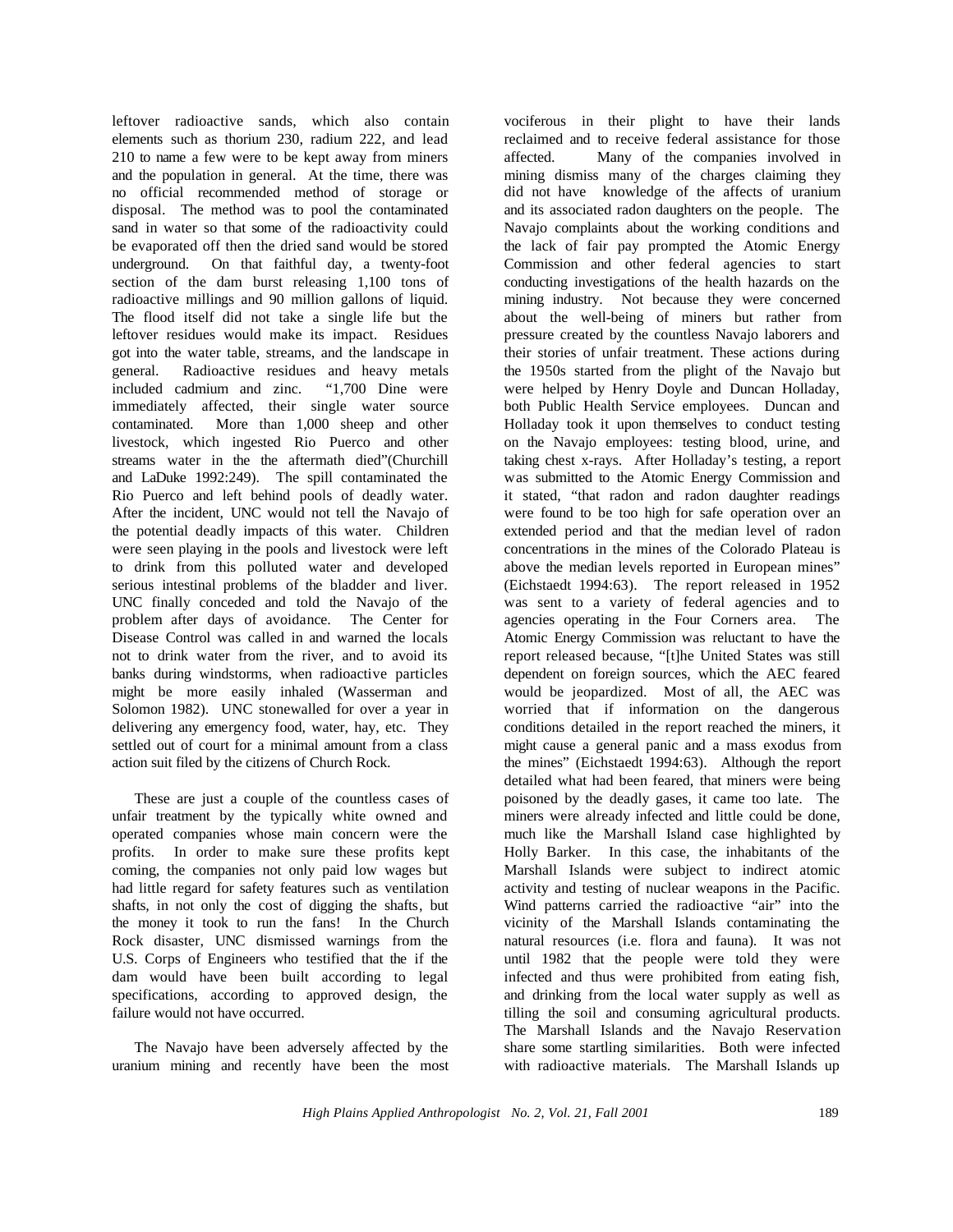until 1986 were a trust of the United States, the Navajo and Lakota reservations are "quasi sovereign" wards of the United States. The truth about the effects of radioactive materials were withheld from the respective populations for many years. Finally, the question of fair compensation with regard for health cost and loss of culture still has not been addressed.

Statistics present on the number of Navajo that have died as a result of uranium mining include the number given by senator Domenici from New Mexico but there are other statistics as well. The 1988 Navajo Nation Fax lists 84 or 14.4 percent (which is the third highest cause for mortality) people dying from neoplasms, which are a cancer. These may be non-mining deaths or a combination of the non-mining and mining deaths. "Of the 150-odd Dine' miners who worked underground at the Shiprock facility during the eighteen years of its operation, eighteen had died of radiation induced lung cancer by 1975 and another twenty-one were feared dying. By 1980, twenty of these twenty-one miners were dead" (Churchill and LaDuke 1992:248). Also of this 150, ninety-five contracted ailments and cancers similar to their co-workers.

|  |  | Table 1: Radiation Exposure to Uranium Miners |  |  |
|--|--|-----------------------------------------------|--|--|
|--|--|-----------------------------------------------|--|--|

| <b>Mortality Summary by States and Year</b><br><b>States Where Miners Worked</b> |                         |  |  |  |
|----------------------------------------------------------------------------------|-------------------------|--|--|--|
| Colorado 70                                                                      | Colorado/Utah 7         |  |  |  |
| Utah 12                                                                          | Colorado/Arizona 1      |  |  |  |
| Arizona 1                                                                        | Wyoming/Utah 1          |  |  |  |
| Wyoming 1                                                                        | New Mexico/Arizona<br>1 |  |  |  |
| Colorado/New Mexico 1                                                            | New Mexico/Utah 1       |  |  |  |
| Total 96                                                                         |                         |  |  |  |
| <b>Total Deaths by Year</b>                                                      |                         |  |  |  |
| 1945 1                                                                           | 1956 2                  |  |  |  |
| 1946 0                                                                           | 1957 3                  |  |  |  |
| 1947 1                                                                           | 1958 5                  |  |  |  |
| 1948 0                                                                           | 1959 5                  |  |  |  |
| 1949 1                                                                           | 1960 9                  |  |  |  |

| 1950 1   | 1961 6  |
|----------|---------|
| 1951 1   | 1962 7  |
| 1952 0   | 1963 10 |
| 1953 1   | 1964 9  |
| 1954 1   | 1965 16 |
| 1955 2   | 1966 16 |
| Total 97 |         |

Table 2: Estimated Number of Miners with More than 120 WLM of Cumulative Exposure to Radon **Daughters** 

| <b>Cumulative Working</b><br><b>Level Months</b> | <b>Number of Miners in</b><br>Category |
|--------------------------------------------------|----------------------------------------|
| Less than 120                                    | 961                                    |
| 120-359                                          | 920                                    |
| 360-839                                          | 739                                    |
| 840-1,799                                        | 482                                    |
| 1,800-3,719                                      | 246                                    |
| 3,720 and Over                                   | 67                                     |
| <b>Total 3,145</b>                               |                                        |

In the above table, a working level month "was the amount of radiation a miner was exposed to in a month, or 168 hours (42 hours per week times four weeks). A mine that had one working level would give a miner one working level month after a month of work in the mine. A mine containing ten working levels of radiation would give a miner an exposure of ten working levels in just one month" (Eichstaedt 1994:84).

## **Current Issues in Mining**

The Navajo Nation currently has a preliminary assessment/site inspection program (pa/si) in the works which is to "assess and evaluate hazardous substance sites on the Navajo Nation. These evaluations include, but are not limited to, the abandoned sheep-dip vat sites and the abandoned uranium mines" (www.cia-g.com:1). To be eligible for listing as a superfund or Surface Mine Control and Reclamation Act (SMCRA) site, the sites must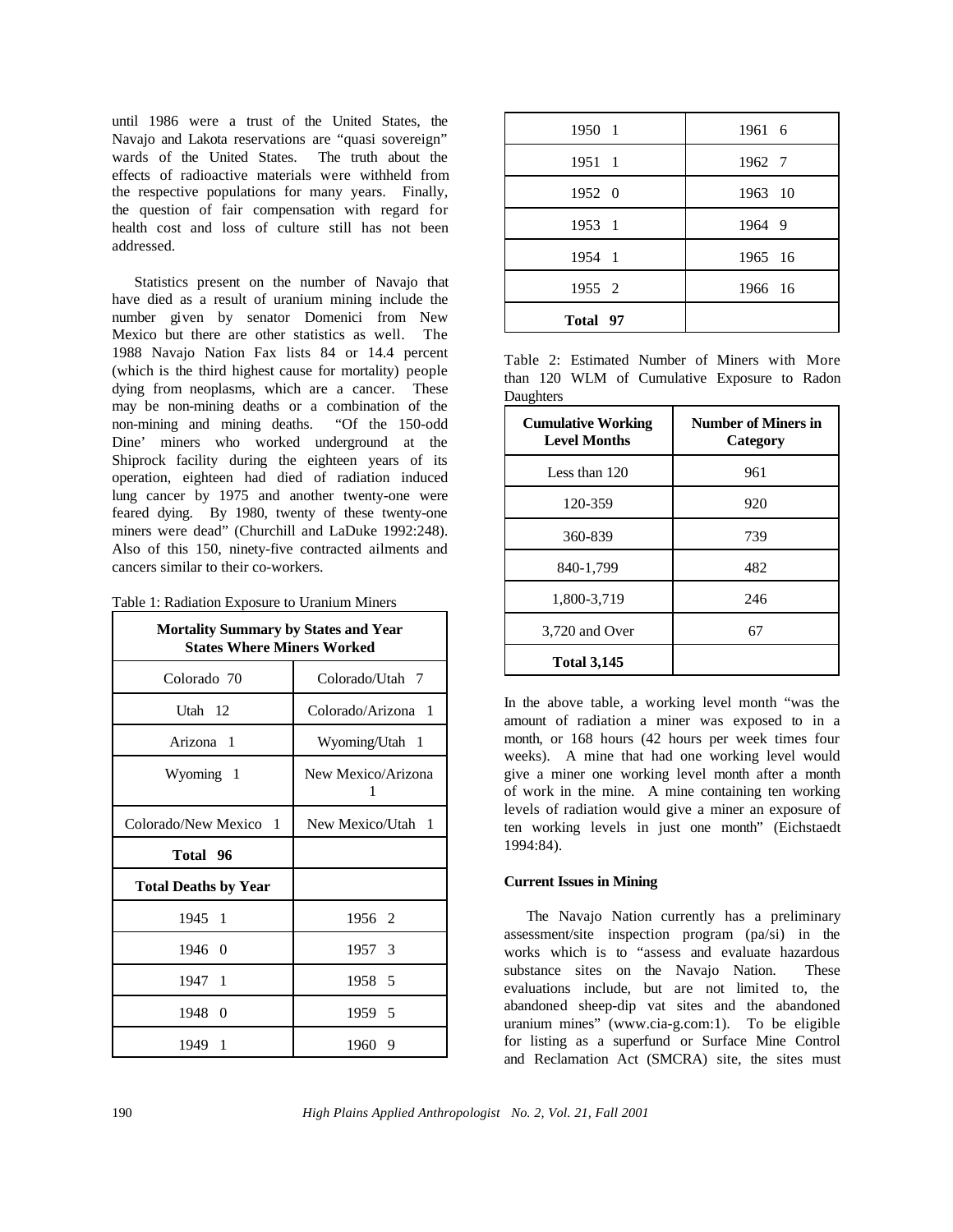go through a series of "tests" established by the Environmental Protection Agency and the Navajo Nation. For eligible sites, the Navajo Abandoned Mine Claims Commission and the Navajo Superfund Program are assisted by the EPA in order to clean up these areas. Sites found ineligible for the SMCRA are sent through a tedious series of steps that entail Navajo Superfund enforcement, EPA, and decisions on EPA removal, to name a few.

The tribe also has listed two National Priorities List (NPL) sites that are a part of the Environmental Protection Agency (EPA) Superfund sites. These sites include the Prewitt Abandoned Oil Refinery NPL Site and the United Nuclear Corporation Mill NPL Site. According to information in the web document, the purpose of the NPL sites is: "1) provide remediation oversight on behalf of the Navajo Nation, 2) to provide technical review of the site related documents, and 3) to maintain a public document repository on this site for the Navajo people" (www.cia-g.com:1). In a Farmington Daily Times story dated March 22, 1998, the Navajo Nation received \$9.3 million in grant monies from the Office of Surface Mining, a federal agency, in order to support reclamation as well as the closing of up to 320 open mines. While I was still working in the Southwest, a company, Hydro Resources Inc. (HRI). was trying to obtain permits in order to gather uranium. There was much public disinterest because of the mining process that may contaminate the water. "The process called in situ leash mining (ISL), will contaminate the groundwater in the area where it occurs, contamination which HRI would be required to clean up after the mine closes" (Shaiman 1999:1). The area around Crownpoint has a long history of mining and contamination but according to Quentin Tolth, a local resident, "I think it will be good because of jobs, but it depends on safety issues. As long as it's high tech and wouldn't affect future years, I would like to see them do it" (Mass 1998:2). Of course, Hydro Resources Inc., claims that groundwater will not become contaminated and their method is paraphrased below.

The mining procedures are a lot more environmentally sound. The procedure, called in-situ or solution mining, separates the uranium from the rock by circulating water through it and rusting it. The process also takes out more water than it injects, thus assuring that the water will always flow in from the outside, theoretically eliminating leakage. Once the water becomes uranium rich, it goes through a filtration process converting it into U3O8, or

yellowcake, a substance that is 96 percent uranium and 4 percent water. The yellowcake is transported by NRC liscensed drivers to be stored in another location. The used water is injected back into the rock, starting the process all over again (Mass 1998:2).

Although the process may appear to be sound, the Navajo Nation must study the technical reports provided as well as environmental impact assessments. Hydro Resources Inc., claims that 99.9 percent of the radioactive materials will be filtered out and they will establish monitoring stations at 200 foot intervals around the perimeter of the mine. This type of mining still needs to be examined in great depth.

HRI and the Navajo Nation have recently gone to court regarding issues of sovereignty and jurisdiction with regard to the mining activity. The proposed area of the mine is outside the boundary of the Navajo Nation but within the boundary of the Eastern Agency (of the Navajo Nation). The question here is the definition of Indian Country. According to Getches et al. (1998:439-440), Indian Country is defined as:

- All land within the limits of any Indian reservation under the jurisdiction of the U.S. Government, not withstanding the issuance of any patent, and including rights-of-way running through the reservation;
- All dependent Indian communities within the borders of the United States whether within the original or subsequently acquired territory thereof, and whether within or without the limits of a state; and
- All Indian allotments, the Indian titles to which have not been extinguished, including rights-of-way running through the same.

The EPA did find that the Church Rock area was Indian Country and is subject to Navajo Nation and federal jurisdiction. Currently the jurisdiction is under federal jurisdiction while the Navajo Nation secures the required permits to regulate operations. HRI as well as the State of New Mexico are currently in the appeal process, but with the clear definition of Indian Country and the ruling in U.S. v. Sandoval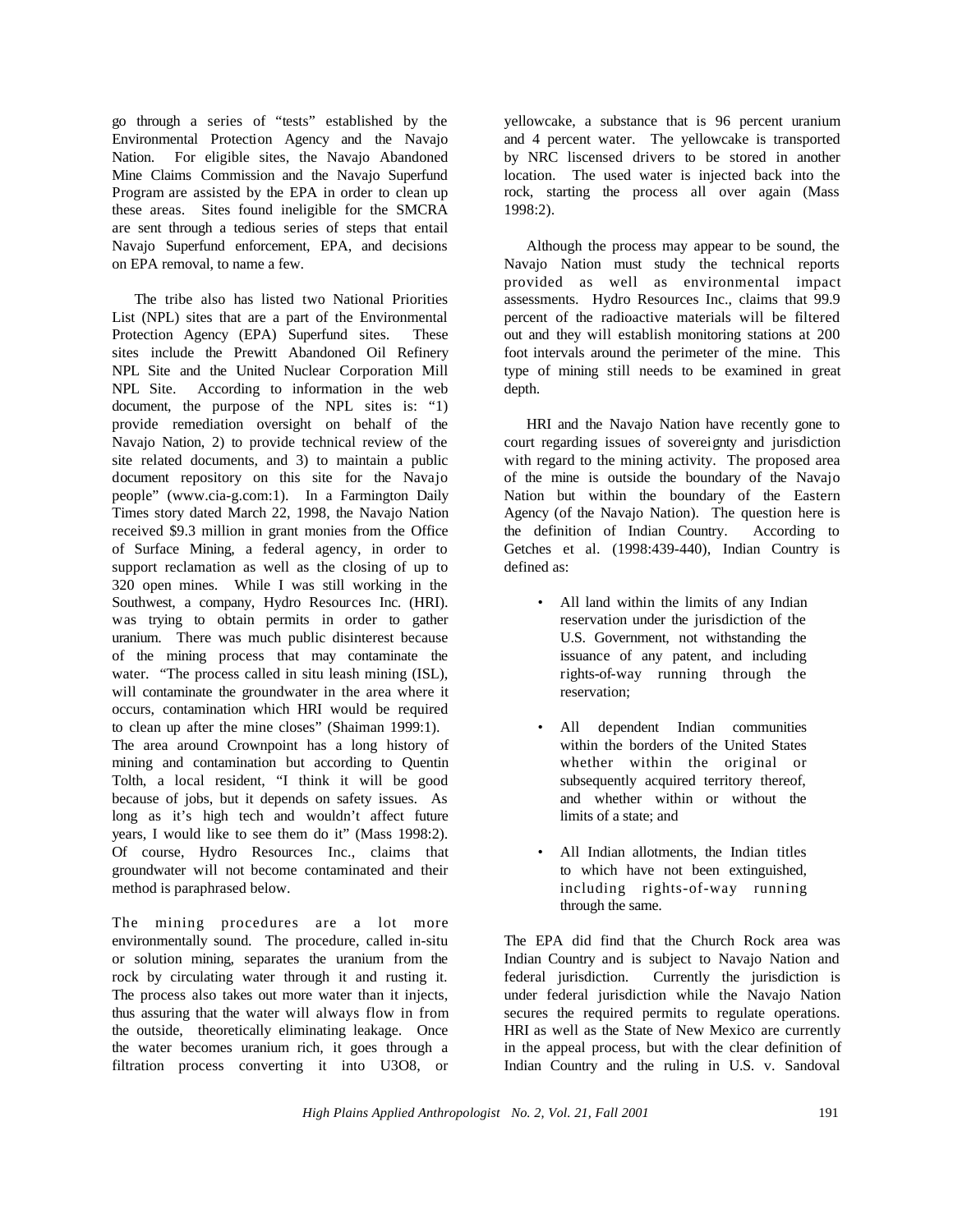"were nevertheless Indian country since they were occupied by distinctly Indian communities, which were dependent tribes recognized and protected by the federal government" (Getches et al. 1998:441). Just like the Sandoval case, the Church Rock area, though not within the boundary of the Navajo reservation, has a majority population that is Dine.

Yet another example concerns the previously mentioned Kerr McGee operations in which teachers learned about the history of mining. The stories though were for the most part not told by the miners as many of them had died from lung cancer due to exposure to high levels of radon, but rather their relatives. The key issue in this article was that of Kerr McGee's clean up efforts which happened in 1986, eighteen years after the mine had closed "a thick layer of clay was spread over the 2.5 million ton pile. The nine-foot-thick barrier was designed to prevent radioactive radon gas from escaping from the pile" (Heil 1998:1). This "covering" obviously was not accomplished as officials measured the radioactivity on the pile at 2,000 pC, approximately 1,999 pC above the normal radioactivity at Shiprock. Also mentioned was the fact that these materials were used in construction. I have heard stories about this previously, where homebuilders would go out to the chat piles and gather chat/gravel that was contaminated and use it in home construction. Now, not only would the miner suffer from his work, but successive generations would also be at risk just living in the home, a home with a highly deadly and radioactive element that has a half-life of 1,600 years!

The Navajo and Lakota, as well as many indigenous nations throughout the U.S. and the world still face problems associated with mining. For example, the Navajo are currently in a dispute with Edison over mining on the Navajo-Hopi reservations in which many local people face the possibility of being dispossessed without fair compensation and will face loss of traditional homeland and culture as well. The ancestral homelands of the Navajo (the Dinetah) are currently being tapped for the natural resources they contain (oil and gas). Burlington Resources recently petitioned the Bureau of Land Management to drill two wells within direct vicinity of Gobernador Knob; a piece of landscape sacred to the Navajo and according to legend is the Birthplace of Changing Woman. "Today, the area still serves as a place where Navajos go to perform traditional ceremonies" (Navajo Times Staff 1999:1). Representatives from the BLM and Burlington Resources acknowledge the cultural significance of

Gobernador and a decision is pending. This area is being tapped of natural resources at an alarming rate and with these lands under the jurisdiction of the Bureau of Land Management as well as many private land owners, many of which are Hispanic and have a claim on these lands that in some cases predate the 1800s. The Navajo Nation is laying claim on these traditional homelands in part to regain some of their traditional culture, but also to receive some of the royalties that are rightfully theirs. Native peoples have had a long fight with "big government" and multinational corporations that has resulted in the dispossession of their people, loss of culture, loss of members, and unfair treatment to name a few. But there is a light at the end of the tunnel. If Indigenous nations can follow the footsteps of examples such as Eddie Mabo, (Mabo v. Queensland 107 A.L.R. 1992 Australia High Court) in which an aboriginal obtained native title, they will be able to regain their lands and in essence, their futures.

## **References Cited**

### Aberle, David

1986 Navajo Economic Development. In *Handbook of North American Indians. Vol. 10 The Southwest*. Edited by Alfonso Ortiz. Government Printing Office: Washington D.C., Pgs. 641-658.

## Anderson, David H.

1974 Strip Mining on Reservation Lands: Protecting the Environment and the Rights of Indian Allotment Owners. In *Montana Law Review*. Vol. 35 pp 209-226.

## Ball, Howard

1993 *Cancer Factories: America's Tragic Quest for Uranium Self-Sufficiency*. Westport: CT. Greenwood Press.

## Barry, Tom

1979 What Price Energy? Hazards of uranium Mining in the Southwest. In *American Indian Journal* Vol. 5.

Churchill, Ward and Winona LaDuke

1992 Native North America: The Political Economy of Radioactive Colonialism. In *The State of Native America*. Edited by M. Annette Jaimes. Pgs. 241-266.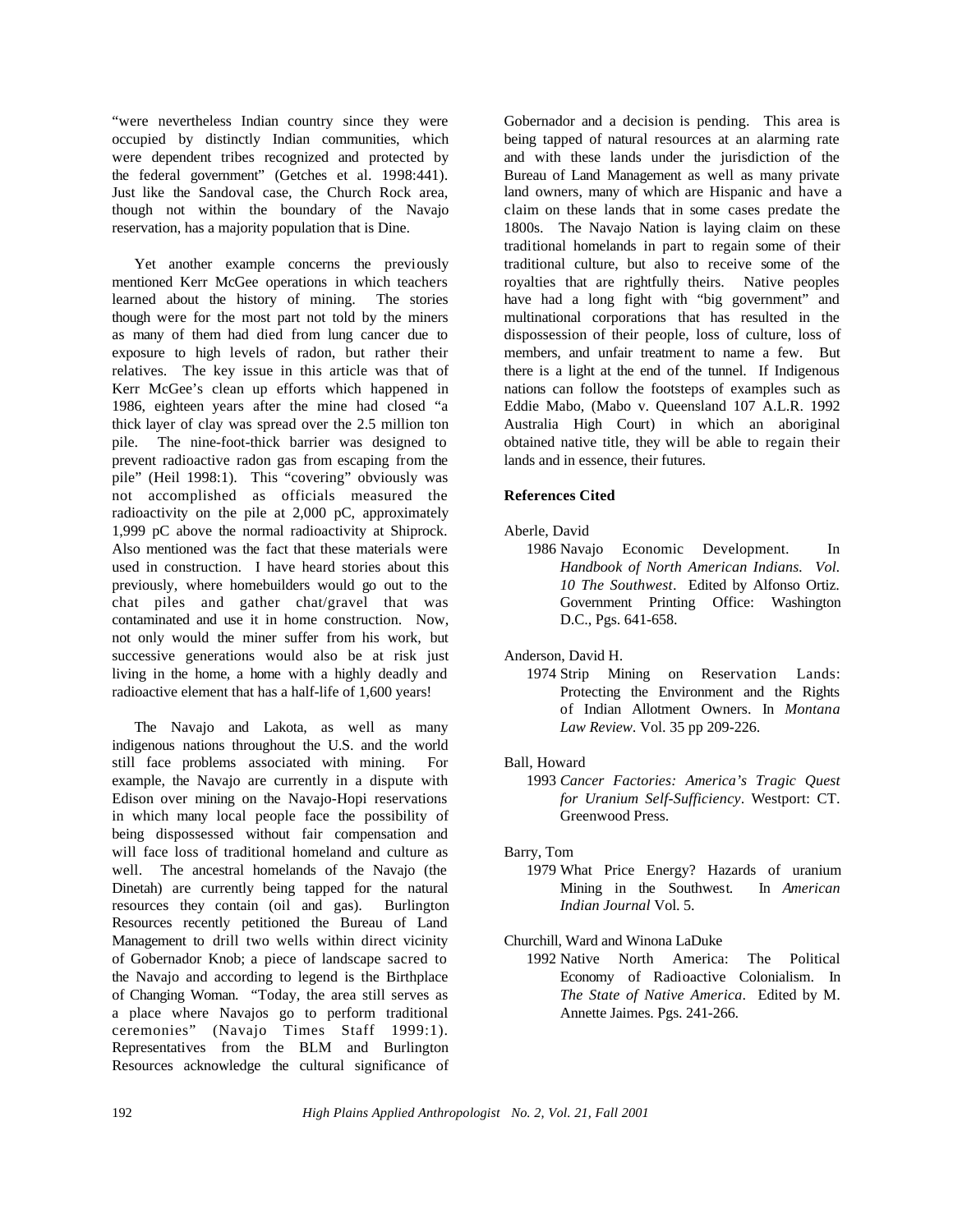Eichstaedt, Peter

- 1994 *If You Poison Us.* Santa Fe. Red Crane Books.
- Getches, David H., Wilkinson, Charles F., Williams, Robert A.
	- 1998 *Cases and Materials on Federal Indian Law*. St. Paul: West Group.

#### Griffen, William B.

1983 Southern Periphery: East. In *Handbook of North American Indians. Vol 10 The Southwest*. Edited by Alfonso Ortiz. Government Printing Office: Washington D.C. Pgs. 329-342.

#### Heil, Diana

1998 Miners' Histories Retold. *Farmington Daily Times*. June 28, 1998. Pg A-1.

### Irvin, Amelia W.

1983 Energy Development and the Effects of Mining on the Lakota Nation. *The Journal of Ethnic Studies*. Vol. 10 no.1. Pgs. 89-101.

### Kuntz, James W.

1997 Nuclear Incidents on Indian Reservations: Who has Jurisdiction? Tribal Court Exhaustion v. the Price-Anderson Act. *American Indian Law Review*. Vol. 21.

### Mass, Greg

1999 Mining Proposal Cuts Deep in Crownpoint. *Farmington Daily Times*. September 17, 1998. Pg. A-1.

## Navajo Nation

1988 *Navajo Nation Fax 88.* Technical Support Department. Navajo Nation. Window Rock: New Mexioc.

### Navajo Tribal Council

1952 *Navajo Tribal Council Resolutions 1922- 1951.* Window Rock: New Mexico.

#### Norell, Brenda

1999 Sovereign Dine Nation Protests Relocation in Los Angeles. *Indian Country Today*. March 15-22. Southwest Section. Pg. 1.

## Prucha, Francis Paul, editor.

1999 *Documents of United States Indian Policy*. University of Nebraska Press. Lincoln.

### Shepardson, Mary

1983 Development of Navajo Tribal Government. In *Handbook of North American Indians. Vol. 10 the Southwest*. Edited by Alfonso Ortiz. Government Printing Office: Washington D.C. Pgs. 624-635.

#### Smithson, Shelley

1999 Peabody Protest Navajos Say Coal Slurry Operation Ruining the Land. *Farmington Daily Times*. Pg. A-1.

## Spieldoch, Rachel

1999 Uranium is in my Body. In *Contemporary Native American Cultural Issues.* Edited by Duane Champagne. Pp 307-316. Altamira Press.

#### Staff Report

1998 State of the Navajo Nation: President Urges Focus on Peoples Needs. *Farmington Daily Times*. Pg. C-3.

#### Staff Report

1999 Decision Near on Sacred Land Drilling. *Navajo Times*. Vol. 38 no. 44. Thursday, November 4, 1999.

#### Starita, Joe

- 1995 *The Dull Knife's of Pine Ridge: A Lakota Odyssey*. G.P. Putnam's Sons. New York.
- Stuart, George E., and Gene S. Stuart 1983 The Mysterious Maya. National Geographic Society: Washington D.C.

#### Wasserman, Harvey

1982 Killing Our Own. Delacorte Press. New York.

### Williams, Teresa A.

1999 Pollution and Hazardous Waste on Indian Lands: Do Federal Laws Apply and who may Enforce them? *American Indian Law Review*, Vol. 17 Pg. 269.

#### U.S. Government Printing Office

1999 *Uranium Mine Waste in the Navajo Reservation*. Joint Oversight Hearing Before the Subcommittee on Oversight and Investigations and the Subcommittee on Native American Affairs of the Committee on Natural Resources House of Representatives. One Hundred Third

*High Plains Applied Anthropologist No. 2, Vol. 21, Fall 2001* 193